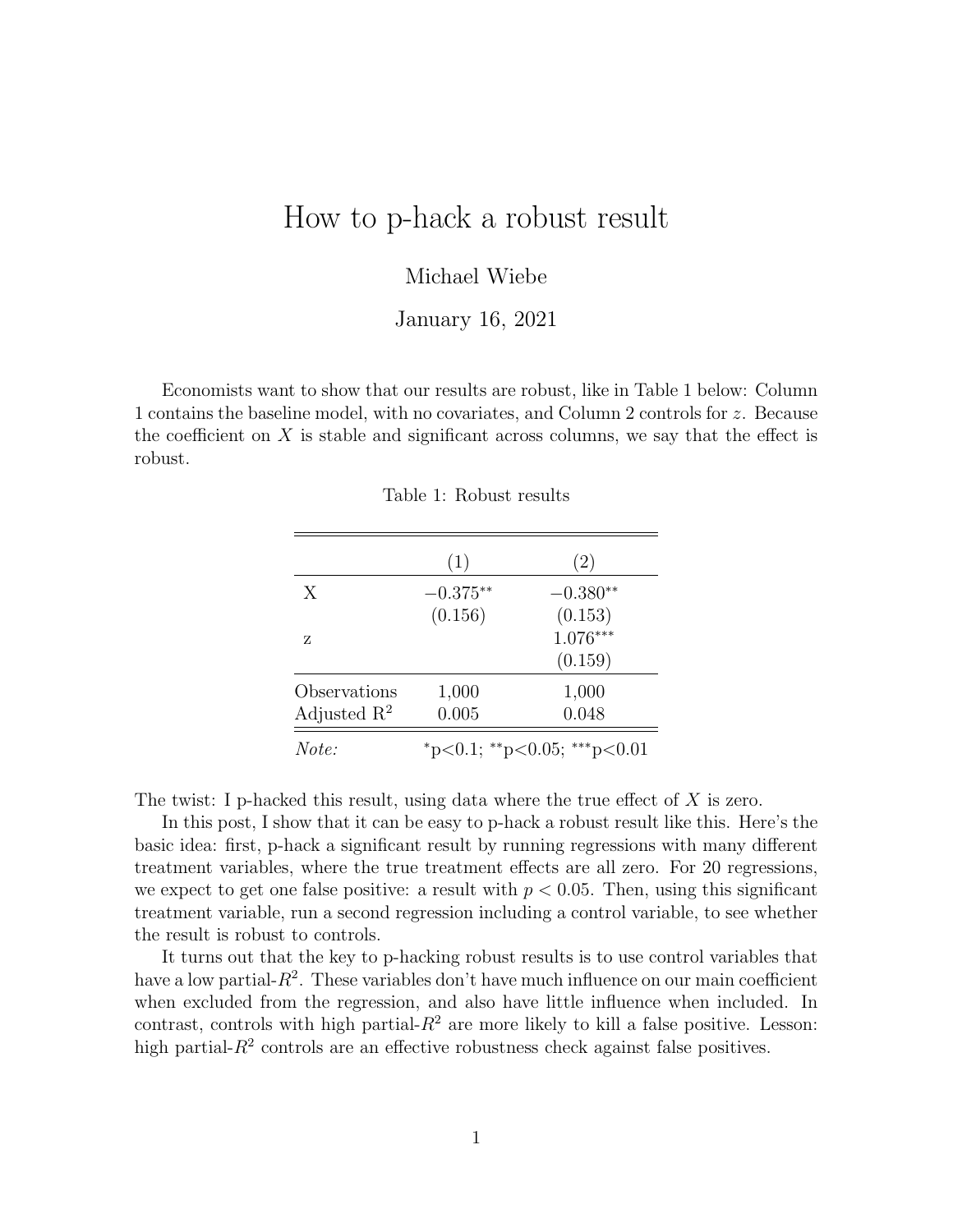### 1 Setup

Let's see how this works. Consider data for  $i = 1, ..., N$  observations generated according to

$$
y_i = \sum_{k=1}^{K} \beta_k X_{k,i} + \gamma z_i + \varepsilon_i.
$$
 (1)

We have K potential treatment variables,  $X_{1,i}$  to  $X_{K,i}$ , and a control variable  $z_i$ . I draw  $X_{k,i} \sim N(0,1)$ ,  $z_i \sim N(0,1)$ , and  $\varepsilon_i \sim N(0,1)$ , so that  $X_{k,i}$ ,  $z_i$ , and  $\varepsilon_i$  are all independent, but could be correlated in the sample. I set  $\beta_k = 0$  for all k, so that  $X_k$ has no effect on y, and the true model is

$$
y_i = \gamma z_i + \varepsilon_i. \tag{2}
$$

I'm going to p-hack using the  $X_k$ 's, running K regressions and selecting the  $k^*$ with the smallest p-value. I p-hack the baseline regression of y on  $X_k$ , by running K regressions of the form

$$
y_i = \alpha_{1,k} + \beta_{1,k} X_{k,i} + \nu_i.
$$
 (3)

I use the '1' subscript to indicate that this is the baseline model in Column 1. Out of these K regressions, I select the  $k^*$  with the smallest p-value on  $\beta_1$ . That is, I select the regression

$$
y_i = \alpha_{1,k^*} + \beta_{1,k^*} X_{k^*,i} + \nu_i.
$$
\n<sup>(4)</sup>

When  $K \geq 20$ , we expect  $\hat{\beta}_{1,k^*}$  to have  $p < 0.05$ , since with a 5% significance level (i.e., false positive rate), the average number of significant results is  $20 \times 0.05 = 1$ . This is our p-hacked false positive.

To get a robust sequence of regressions, I need my full model including  $z$  to also have a significant coefficient on  $X_{k^*,i}$ . To test this, I run my Column 2 regression:

$$
y_i = \alpha_{2,k^*} + \beta_{2,k^*} X_{k^*,i} + \gamma z_i + \varepsilon_i \tag{5}
$$

Given that we p-hacked a significant  $\hat{\beta}_{1,k^*}$ , will  $\hat{\beta}_{2,k^*}$  also be significant?

## 2 Homogeneous  $\beta = 0$

First, I show a case where p-hacked results are not robust. I use the data-generating process from above with  $\beta = 0$ .

When regressing y on  $X_k$  in the p-hacking step, we have

$$
y_i = \alpha_{1,k} + \beta_{1,k} X_{k,i} + \nu_i,
$$
\n(6)

where

$$
\nu_i = \sum_{j \neq k}^{K} \beta_{1,j} X_{j,i} + \gamma z_i + \varepsilon_i
$$
  
=  $\gamma z_i + \varepsilon_i$  (7)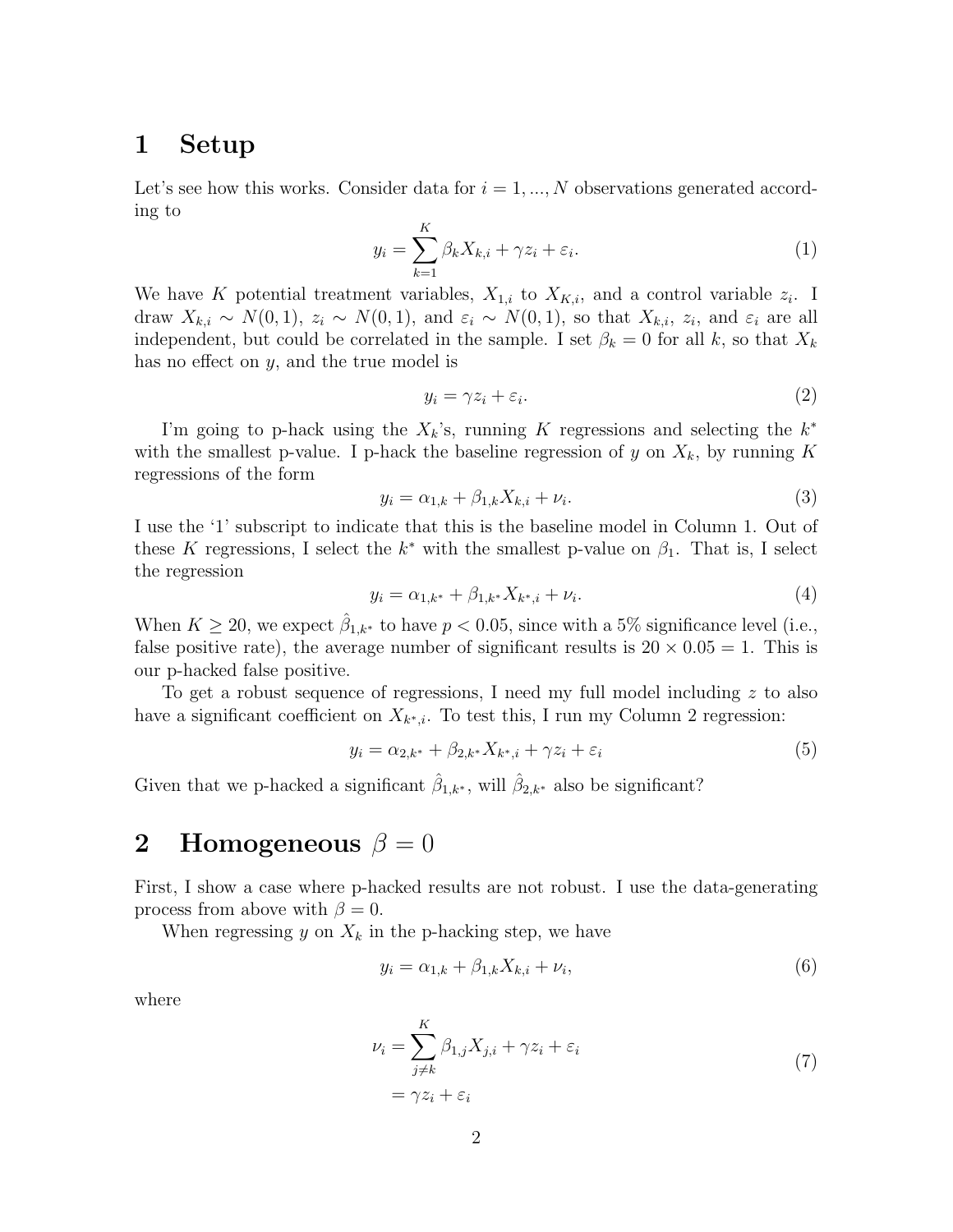We estimate the slope coefficient as

$$
\hat{\beta}_{1,k} = \frac{\widehat{Cov}(X_k, y)}{\widehat{Var}(X_k)} = \frac{\gamma \widehat{Cov}(X_k, z) + \widehat{Cov}(X_k, \varepsilon)}{\widehat{Var}(X_k)}.
$$
\n(8)

Since  $\beta = 0$ , we should only find a significant  $\hat{\beta}_{1,k}$  due to a correlation between  $X_k$  and the components of the error term  $\nu_i$ :

- 1.  $\gamma \widehat{Cov}(X_k, z)$
- 2.  $\widehat{Cov}(X_k, \varepsilon)$

When  $\gamma \widehat{Cov}(X_k, z)$  is the primary driver of  $\widehat{\beta}_{1,k}$ , controlling for z in Column 2 will kill the false positive.

Turning to the full regression in Column 2, we get

$$
\hat{\beta}_{2,k} = \frac{\widehat{Cov}(\hat{u}, y)}{\widehat{Var}(\hat{u})} = \frac{\widehat{Cov}((X_k - \hat{\lambda}_1 z), \varepsilon)}{\widehat{Var}(\hat{u})} = \frac{\widehat{Cov}(X_k, \varepsilon) - \hat{\lambda}_1 \widehat{Cov}(z, \varepsilon)}{\widehat{Var}(\hat{u})}.
$$
(9)

This is from the two-step Frisch-Waugh-Lovell method, where we first regress  $X_k$  on z  $(X_k = \lambda_0 + \lambda_1 z + u)$  and take the residual  $\hat{u} = X_k - \hat{\lambda}_0 - \hat{\lambda}_1 z$ . Then we regress y on  $\hat{u}$ , using the variation in  $X_k$  that's not due to z, and the resulting slope coefficient is  $\hat{\beta}_{2,k}$ <sup>1</sup>. We can see that controlling for z literally removes the  $\gamma \widehat{Cov}(X_k, z)$  term from our estimate.

Hence, to p-hack robust results, we want  $\hat{\beta}_{1,k}$  to be driven by  $\widehat{Cov}(X_k, \varepsilon)$ , since that term is also in  $\hat{\beta}_{2,k}$ . If we have a significant result that's not driven by z, then controlling for z won't affect our significance.

### 2.1 Simulations

Setting  $K = 20, N = 1000$ , and  $\gamma = 1$ , I perform 1000 replications of the above procedure: I run 20 regressions, select the most significant  $X_{k^*}$  and record the p-value on  $\hat{\beta}_{1,k^*}$ , then add z to the regression and record the p-value on  $\hat{\beta}_{2,k^*}$ . As expected when using a  $5\%$  significance level, I find that out of the K regressions in the p-hacking step, the average number of significant results is 0.05. I find that  $\hat{\beta}_{1,k^*}$  is significant in 663 simulations  $(=66\%)$ . But only 245 simulations  $(=25\%)$  have both a significant  $\hat{\beta}_{1,k^*}$  and a significant  $\hat{\beta}_{2,k^*}$ , meaning that only 37% (=245/663) of p-hacked Column 1 results have a significant Column 2. So in the  $\beta = 0$  case, we infer that  $\widehat{Cov}(X_k, \varepsilon)$  is small relative to  $\gamma Cov(X_k, z)$ . With these parameters, it's not easy to p-hack robust results.

 $\widehat{1\text{Cov}(\hat{u},y)} = \widehat{\text{Cov}(\hat{u},\gamma z + \varepsilon)} = \widehat{\gamma\text{Cov}(\hat{u},z)} + \widehat{\text{Cov}(\hat{u},\varepsilon)} = 0 + \widehat{\text{Cov}(\hat{u},\varepsilon)}$ , since the residual  $\hat{u}$  is orthogonal to z.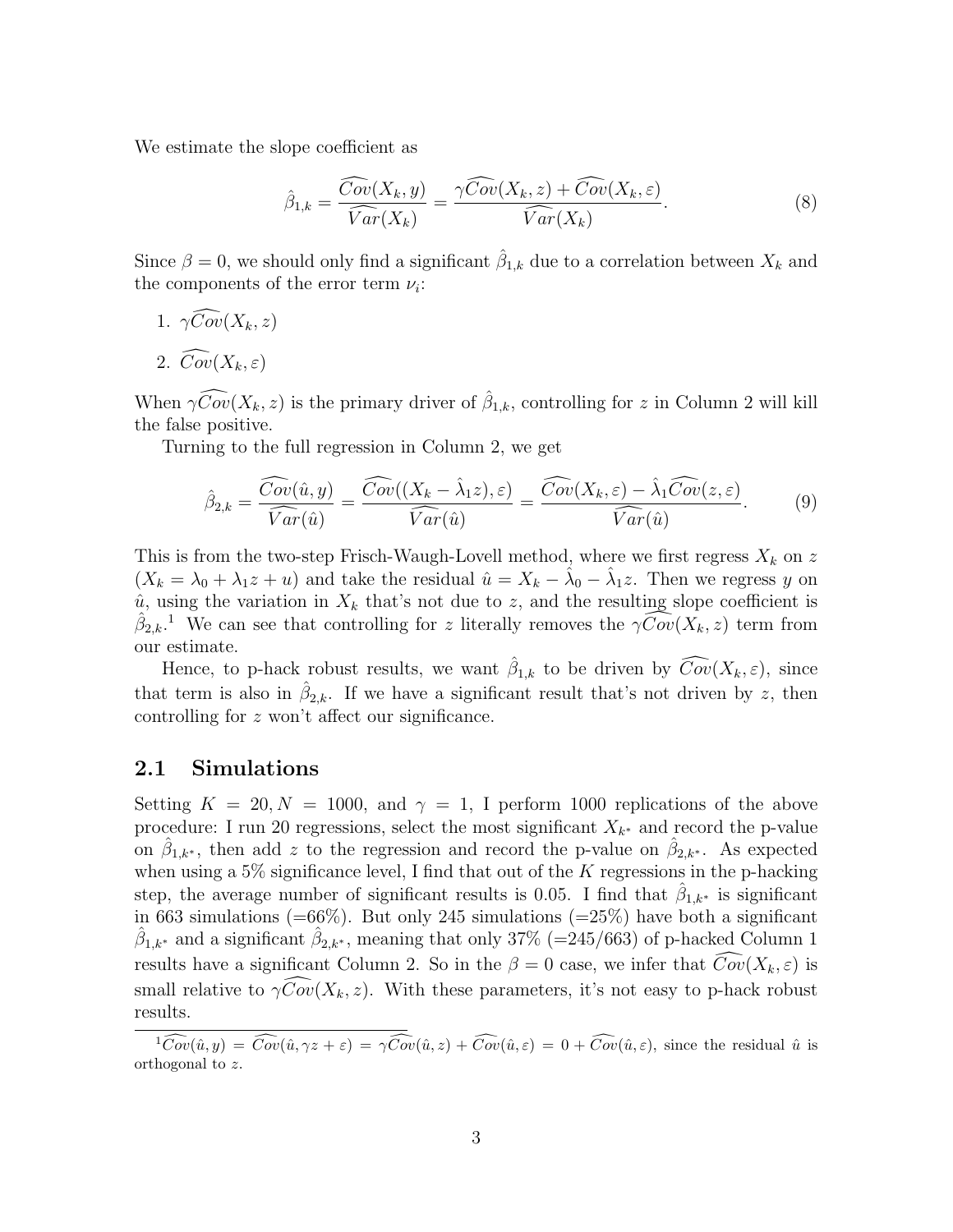

Figure 1: Shares of  $\hat{\beta}_{1,k}$ , varying with  $\gamma$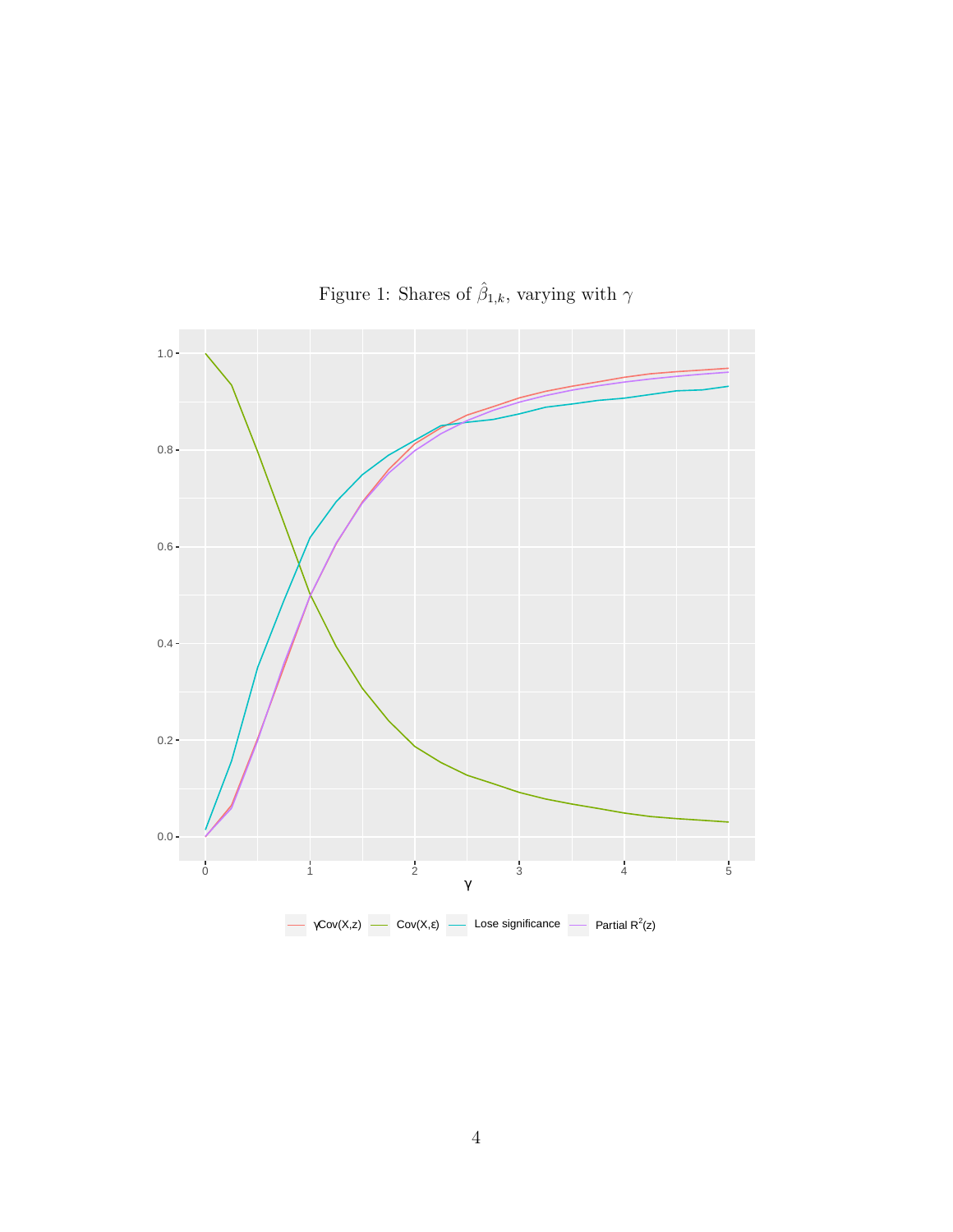Figure 1 repeats this process for a range of  $\gamma$ 's. I plot the shares of  $\gamma \widehat{Cov}(X_k, z)$ and  $\widehat{Cov}(X_k, \varepsilon)$  in  $\hat{\beta}_{1,k}$ .<sup>2</sup> We see that when  $\gamma = 0$ ,  $\widehat{\gamma Cov}(X_k, z)$  has 0 weight, but its share increases quickly. Closely correlated with this share is the fraction of significant results losing significance after controlling for z. Specifically, this is the fraction of simulations with a nonsignificant  $\hat{\beta}_{2,k}$ , out of the simulations with a significant  $\hat{\beta}_{1,k}$ . And even more tightly correlated with  $\gamma \widehat{Cov}(X_k, z)$  is the partial  $R^2$  of  $z^3$  Intuitively, as  $\gamma$  increases, the additional improvement in model fit from adding z also increases, which by definition increases  $R^2(z)$ . Hence,  $R^2(z)$  turns out to be a useful proxy for the share of  $\gamma \widehat{Cov}(X_{k,i}, z_i)$ , which we can't calculate in practice. Lesson: when partial- $R^2(z)$  is large, controlling for z is an effective robustness check for false positives. This is because a large  $\gamma \widehat{Cov}(X_k, z)$  implies both (1) a large  $R^2(z)$ ; and (2) that z is more likely to be the source of the false positive, and hence controlling for z will kill it. So now we have a new justification for including control variables, apart from addressing confounders: to rule out false positives driven by coincidental sample correlations.

# 3 Heterogeneous  $\beta_i \sim N(0, 1)$

However, you might think that  $\beta = 0$  is not a realistic assumption. As Gelman says: "anything that plausibly could have an effect will not have an effect that is exactly zero." So let's consider the case of heterogeneous  $\beta_i$ , where each individual i has their own effect drawn from  $N(0, 1)$ . For large N, the average effect of X on y will be 0, but this effect will vary by individual. This is a more plausible assumption than  $\beta$  being uniformly 0 for everyone. And as we'll see, this also helps for p-hacking, by increasing the variance of the error term.

Here we have data generated according to

$$
y_i = \sum_{k=1}^{K} \beta_{k,i} X_{k,i} + \gamma z_i + \varepsilon_i,
$$
\n(10)

where  $\beta_{k,i} \sim N(0, 1)$ .

Then, when regressing y on  $X_k$ , we have

$$
y_i = \alpha_{1,k} + \delta_{1,k} X_{k,i} + v_i,
$$
\n(11)

where

$$
v_i = -\delta_{1,k} X_{k,i} + \beta_{k,i} X_{k,i} + \sum_{j \neq k}^{K} \beta_{j,i} X_{j,i} + \gamma z + \varepsilon_i.
$$
 (12)

<sup>&</sup>lt;sup>2</sup>Note that these terms can be negative, so this is not strictly a share in  $[0, 1]$ . When the terms in the denominator almost cancel out to 0, we get extreme values. Hence, for each  $\gamma$ , I take the median share across all simulations, which is well-behaved.

 ${}^3R^2(z) = \frac{\sum \hat{u}_i^2 - \sum \hat{v}_i^2}{\sum \hat{u}_i^2}$ , where  $\hat{u}_i^2$  is the residual from the baseline model, and  $\hat{v}_i^2$  is the residual from the full regression (where we control for z). In other words, partial  $R^2(z)$  is the proportional reduction in the sum of squared residuals from adding z to the model.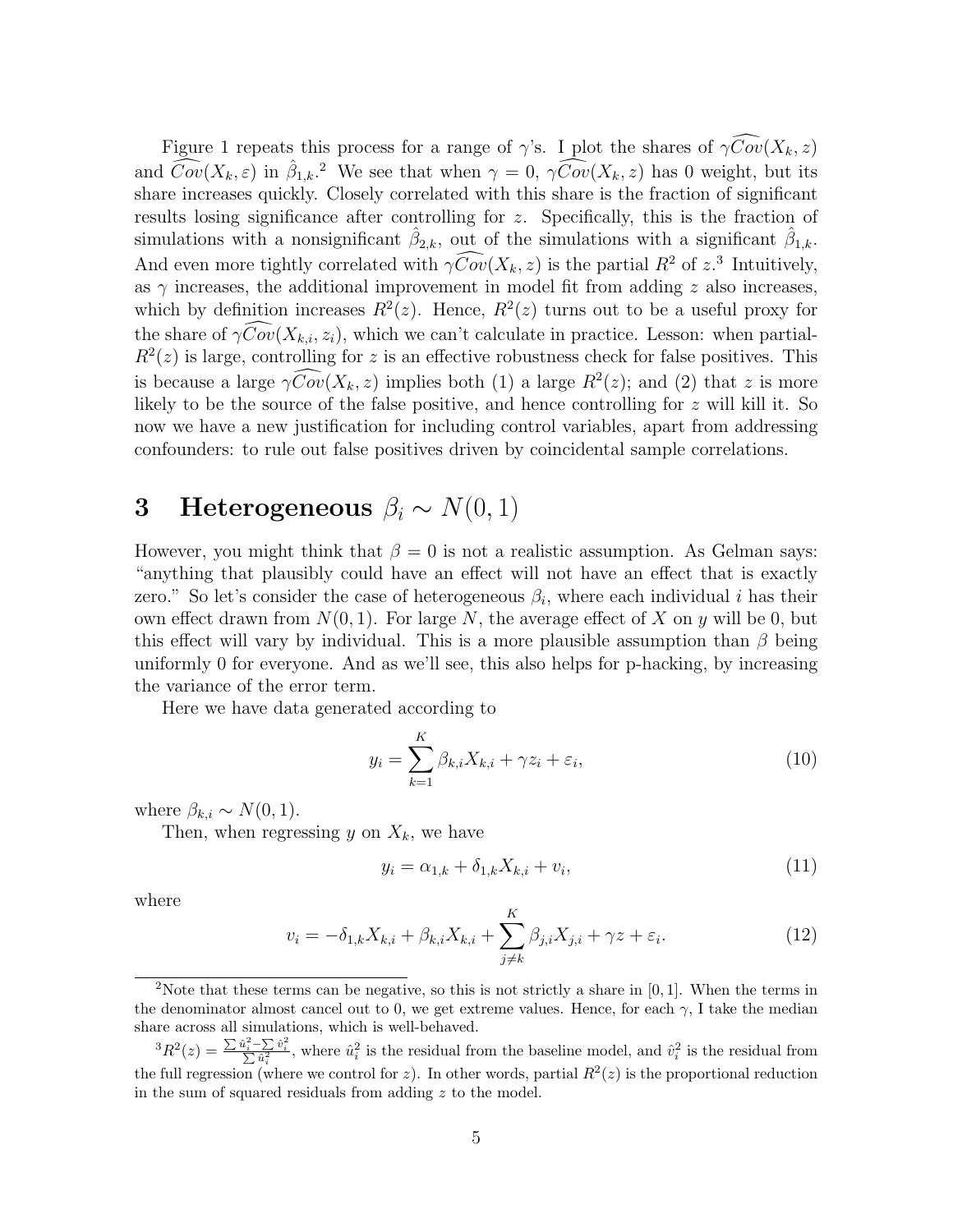When effects are heterogeneous (i.e., we have  $\beta_{k,i}$  varying with i), a regression model with a constant slope  $\delta_{1,k}$  is misspecified. To emphasize this, I include  $-\delta_{1,k}X_{k,i}$  in the error term.<sup>4</sup>

The estimated slope coefficient is

$$
\hat{\delta}_{1,k} = \frac{\widehat{Cov}(X_{k,i}, y_i)}{\widehat{Var}(X_{k,i})}
$$
\n
$$
= \frac{\sum_{j=1}^{K} \widehat{Cov}(X_{k,i}, \beta_{j,i}X_{j,i}) + \gamma \widehat{Cov}(X_{k,i}, z_i) + \widehat{Cov}(X_{k,i}, \varepsilon)_i}{\widehat{Var}(X_{k,i})}
$$
\n(13)

From Aronow and Samii (2015), we know that the slope coefficient converges to a weighted average of the  $\beta_{k,i}$ 's:

$$
\hat{\delta}_{1,k} \to \frac{E[w_i \beta_{k,i}]}{E[w_i]},\tag{14}
$$

where  $w_i$  are the regression weights: the residuals from regressing  $X_k$  on the other controls. In this case, as we're using a univariate regression, the residuals are simply demeaned  $X_k$  (when regressing X on a constant, the fitted value is X).

Because  $\beta_{k,i} \sim N(0, 1)$ , we have  $E[w_i \beta_{k,i}] = 0$  and hence  $\delta_{1,k}$  converges to 0. So any statistically significant  $\hat{\delta}_{1,k}$  that we estimate will be a false positive.

There are three terms that make up  $\hat{\delta}_{1,k}$  and could drive a false positive.

1.  $\sum_{j=1}^{K} \widehat{Cov}(X_{k,i}, \beta_{j,i} X_{j,i})$ 2.  $\gamma \widehat{Cov}(X_k, z)$ 

$$
3. Cov(X_k, \varepsilon)
$$

Now we have a new source of false positives, case (1), due to heterogeneity in  $\beta_{k,i}$ . Note that controlling for z will only affect one out of three possible drivers, so now we should expect our false positives to be more robust to control variables, compared to when  $\beta = 0$ . To see this, note that when controlling for z in the full regression, we have

$$
\hat{\delta}_{2,k} = \frac{\widehat{Cov}(\hat{u}_i, y_i)}{\widehat{Var}(\hat{u}_i)} \n= \frac{\sum_{j=1}^{K} \widehat{Cov}(X_{k,i} - \hat{\lambda}_1 z_i, \beta_{j,i} X_{j,i}) + \widehat{Cov}(X_{k,i} - \hat{\lambda}_1 z_i, \varepsilon_i)}{\widehat{Var}(\hat{u}_i)} \n= \frac{\sum_{j=1}^{K} \widehat{Cov}(X_{k,i}, \beta_{j,i} X_{j,i}) + \widehat{Cov}(X_{k,i}, \varepsilon_i)}{\widehat{Var}(\hat{u}_i)} - \hat{\lambda}_1 \frac{\left[\sum_{j=1}^{K} \widehat{Cov}(z_i, \beta_{j,i} X_{j,i}) + \widehat{Cov}(z_i, \varepsilon_i)\right]}{\widehat{Var}(\hat{u}_i)}
$$
\n(15)

<sup>&</sup>lt;sup>4</sup>We could write  $\beta_{k,i} = \bar{\beta}_{k,i} + (\beta_{k,i} - \bar{\beta}_{k,i}) := b_k + b_{k,i}$ , and then have  $y_i = \alpha_{1,k} + b_k X_{k,i} + v_i$ , with  $v_i = b_{k,i} X_{k,i} + \sum_{j \neq k}^K \beta_{j,i} X_{j,i} + \gamma z_i + \varepsilon_i$ . However,  $\hat{b}_k$  does not generally converge to  $b_k = \bar{\beta}_{k,i}$ , as I discuss below.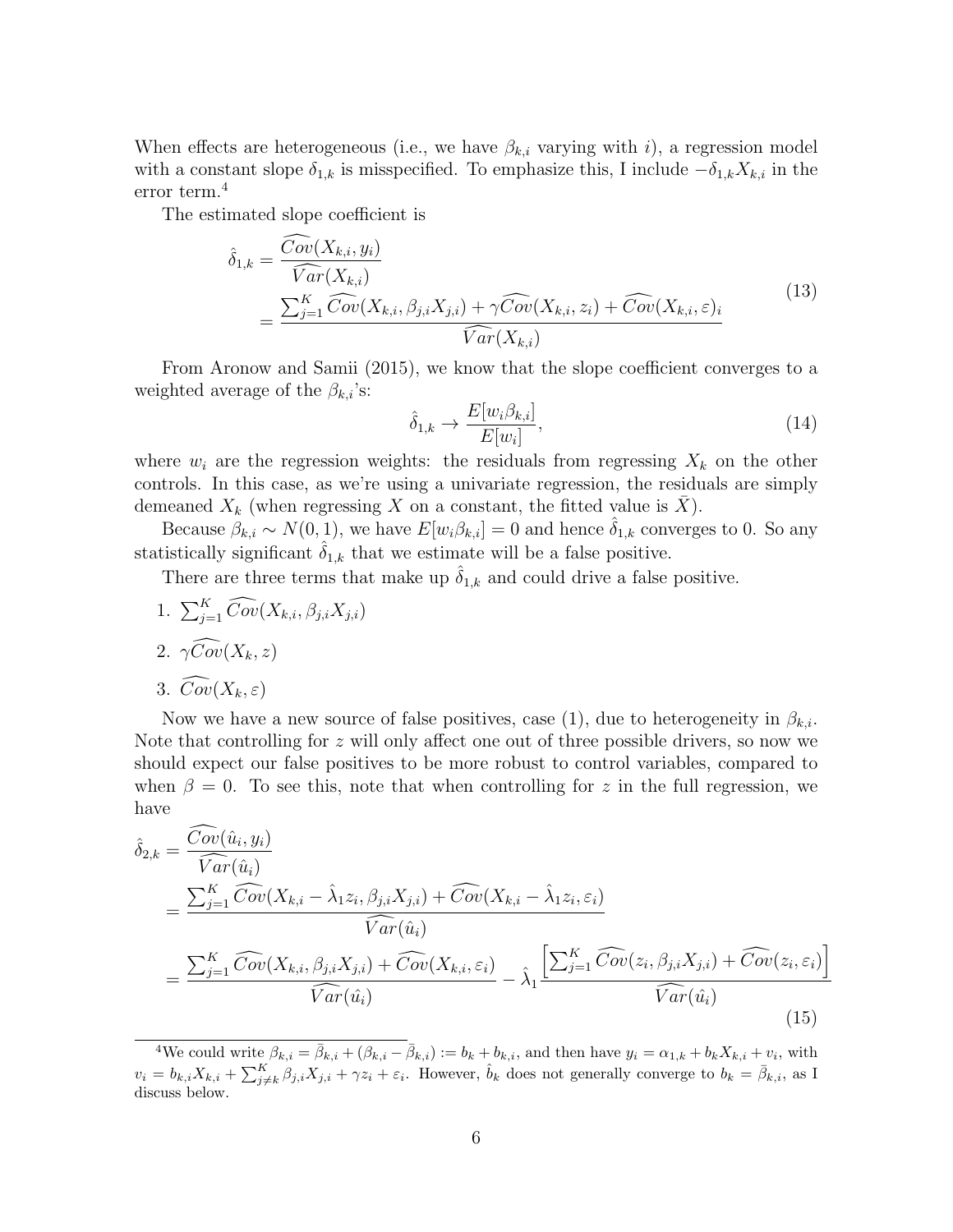Here  $\hat{u}$  is the residual from a regression of  $X_k$  on  $z: X_k = \lambda_0 + \lambda_1 z + u$ . We obtain  $\hat{\delta}_{2,k}$ by regressing y on  $\hat{u}$ , via FWL, and using the variation in  $X_k$  that's not due to z.

Comparing  $\hat{\delta}_{1,k}$  to  $\hat{\delta}_{2,k}$ , we see that  $\sum_{j=1}^{K} \widehat{Cov}(X_{k,i}, \beta_{j,i}X_{j,i}) + \widehat{Cov}(X_{k,i}, \varepsilon_i)$  shows up in both estimates. Hence, if our p-hacking selects for a  $\delta_{1,k}$  with a large value of these terms, we're also selecting for the majority of the components of  $\delta_{2,k}$ . In contrast to the  $\beta = 0$  case, now we should expect  $\gamma Cov(X_{k,i}, z_i)$  to be dominated, and significance in Column 1 should carry over to Column 2.

#### 3.1 Simulations

I repeat the same procedure as before, running  $K = 20$  regressions of y on  $X_k$  and z, taking the  $X_k$  with the smallest p-value,  $X_{k^*}$ , and then running another regression while excluding z. Again, I use  $\gamma = 1$  and perform 1000 replications. Here I use robust standard errors to address heteroskedasticity.

I find that  $\delta_{1,k^*}$  is significant in 650 simulations (=65%). But this time, 569 simulations (=57%) have both a significant  $\delta_{1,k^*}$  and a significant  $\delta_{2,k^*}$ . So 88% (=569/650) of p-hacked Column 1 estimates also have a significant Column 2. Compare this to 37% in the  $\beta = 0$  case. That's what I call p-hacking a robust result! We infer that  $\gamma Cov(X_{k,i}, z_i)$  is too small relative to the other components for its presence or absence to affect our estimates very much.

To illustrate how  $\delta_{1,k}$  is determined, I plot the shares of its three constituent terms while varying  $\gamma$ <sup>5</sup> As shown in Figure 2, when  $\gamma$  is small, most of the weight in  $\hat{\delta}_{1,k}$  is from  $\sum_{j=1}^{K} \widehat{Cov}(X_{k,i}, \beta_{j,i}X_{j,i})$ , indicating that its K terms provide ample opportunity for correlations with  $X_{k^*,i}$ . But as  $\gamma$  increases, this share falls, while the share of  $\gamma\widehat{Cov}(X_{k,i}, z_i)$  rises linearly. The share of  $\widehat{Cov}(X_{k,i}, \varepsilon_i)$  is small and decreases slightly. Looking at robustness, we see that the fraction of significant results losing significance rises much more slowly than in the  $\beta = 0$  case. And we again see a tight link between partial- $R^2(z)$  and the share of z in  $\hat{\delta}_{1,k}$ .<sup>6</sup>

Overall, we can see why controlling for  $z$  is less effective with heterogeneous effects:  $\delta_{1,k}$  is mostly not determined by  $\gamma Cov(X_{k,i}, z_i)$ , so removing it (by controlling for z) has little effect. In other words, when variables have low partial- $R<sup>2</sup>$ , controlling for them won't affect false positives.

<sup>&</sup>lt;sup>5</sup>Similar results hold when varying  $Var(\beta_i)$  or  $Var(\varepsilon)$ .

<sup>&</sup>lt;sup>6</sup>Note that the overall  $R^2$  in Column 1 is irrelevant. For  $\alpha = 0.05$ , we will always have a false positive rate of 5% when the null hypothesis is true. Controlling for z is effective when  $\gamma \overline{Cov}(X_{k,i}, z_i)$ has a large share in  $\hat{\delta}_{1,k}$ . And a large share also means that  $R^2(z)$  is large. This is true whether the overall  $R^2$  is 0.01 or 0.99, since partial  $R^2$  is defined in relative terms, as the decrease in the sum of squared residuals relative to a baseline model.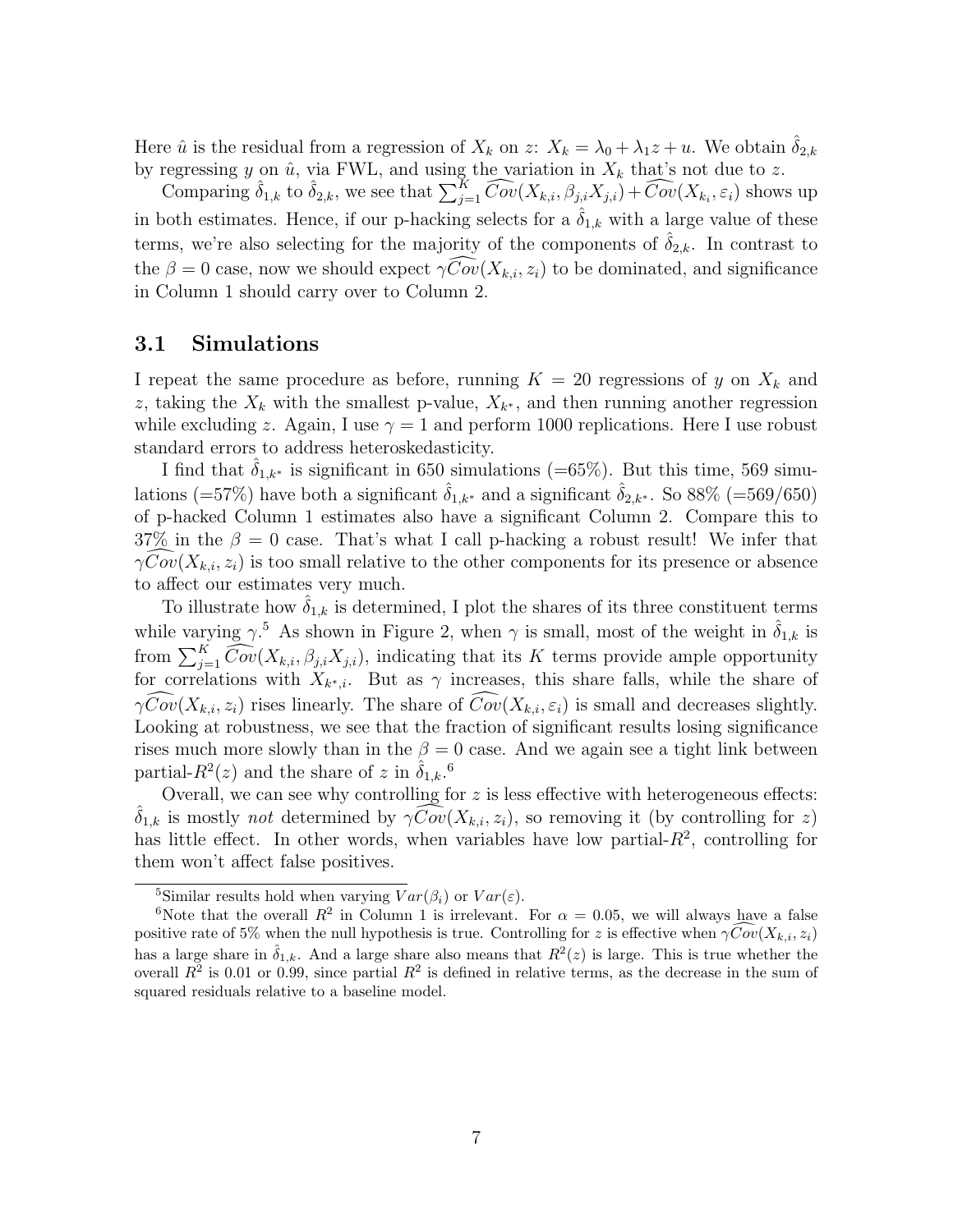

Figure 2: Shares of  $\hat{\delta}_{1,k}$  and robustness